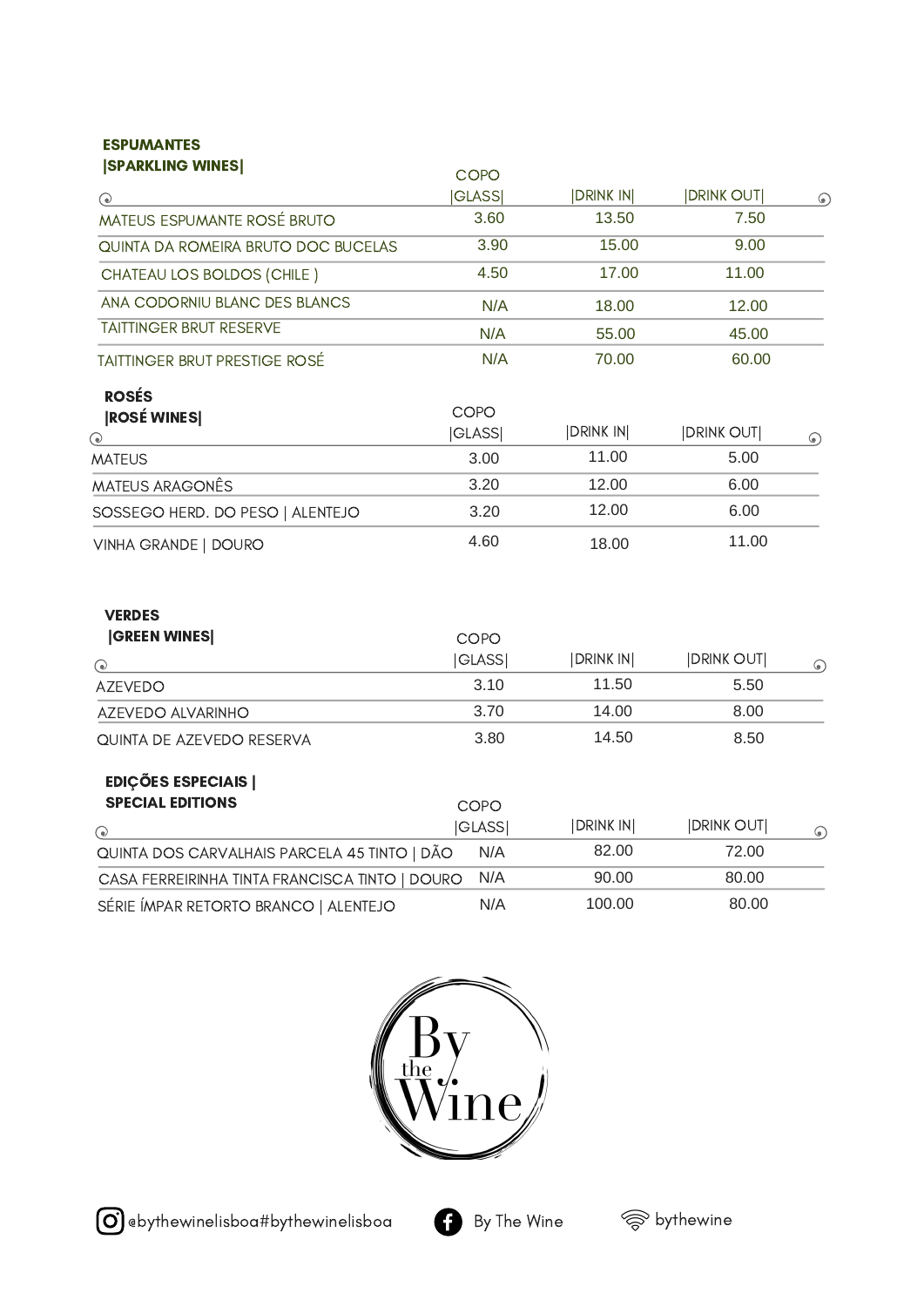## **BRANCOS** |WHITE WINES|

| a LISBOA                                  | COPO<br><b>GLASS</b>        | <b>DRINK IN</b> | <b>DRINK OUT</b>  |         |
|-------------------------------------------|-----------------------------|-----------------|-------------------|---------|
| <b>PROVA RÉGIA</b>                        | 3.20                        | 12.00           | 6.00              | $\odot$ |
| MORGADO STA. CATHERINA RESERVA            | 5.40                        | 23.00           | 15.00             |         |
| a ALENTEJO                                |                             |                 |                   | $\odot$ |
| SOSSEGO HERDADE DO PESO                   | 3.20                        | 12.00           | 6.00              |         |
| TRINCA BOLOTAS HERDADE DO PESO            | 3.40                        | 13.00           | 7.00              |         |
| $_{\odot}$ DÃO                            | COPO<br><b>GLASS</b>        | <b>DRINK IN</b> | <b>DRINK OUT </b> | $\odot$ |
| DUQUE DE VISEU                            | 3.00                        | 11.00           | 5.00              |         |
| QUINTA DOS CARVALHAIS COLHEITA            | 4.10                        | 16.00           | 10.00             |         |
| QUINTA DOS CARVALHAIS ENCRUZADO           | 6.60                        | 27.00           | 20.00             |         |
| QUINTA DOS CARVALHAIS RESERVA             | 8.10                        | 34.00           | 27.00             |         |
| QUINTA DOS CARVALHAIS BRANCO ESPECIAL     | 13.00                       | 55.00           | 45.00             |         |
| O DOURO                                   | COPO<br><b>GLASS</b>        | DRINK IN        | <b>DRINK OUT </b> | $\odot$ |
| <b>PLANALTO</b>                           | 3.20                        | 12.00           | 6.00              |         |
| <b>PAPA FIGOS</b>                         | 3.70                        | 14.00           | 8.00              |         |
| <b>VINHA GRANDE</b>                       | 4.60                        | 18.00           | 11.00             |         |
| <b>MUNDO</b>                              | <b>COPO</b><br><b>GLASS</b> | <b>DRINK IN</b> | <b>DRINK OUT</b>  | $\odot$ |
| F. FLICHMAN MISTERIO CHARDONNAY   ARG.    | 3.70                        | 14.00           | 8.00              |         |
| LOS BOLDOS MOMENTOS S. BLANC   CHILE      | 3.90                        | 15.00           | 9.00              |         |
| SANTIAGO RUIZ   ESPANHA                   | 5.90                        | 24.00           | 18.00             |         |
| FRAMINGHAM S. BLANC   N. ZELÂNDIA         | 6.10                        | 25.00           | 19.00             |         |
| FRAMINGHAM CLASSIC RIESLING   N. ZELÂNDIA | 6.10                        | 25.00           | 19.00             |         |

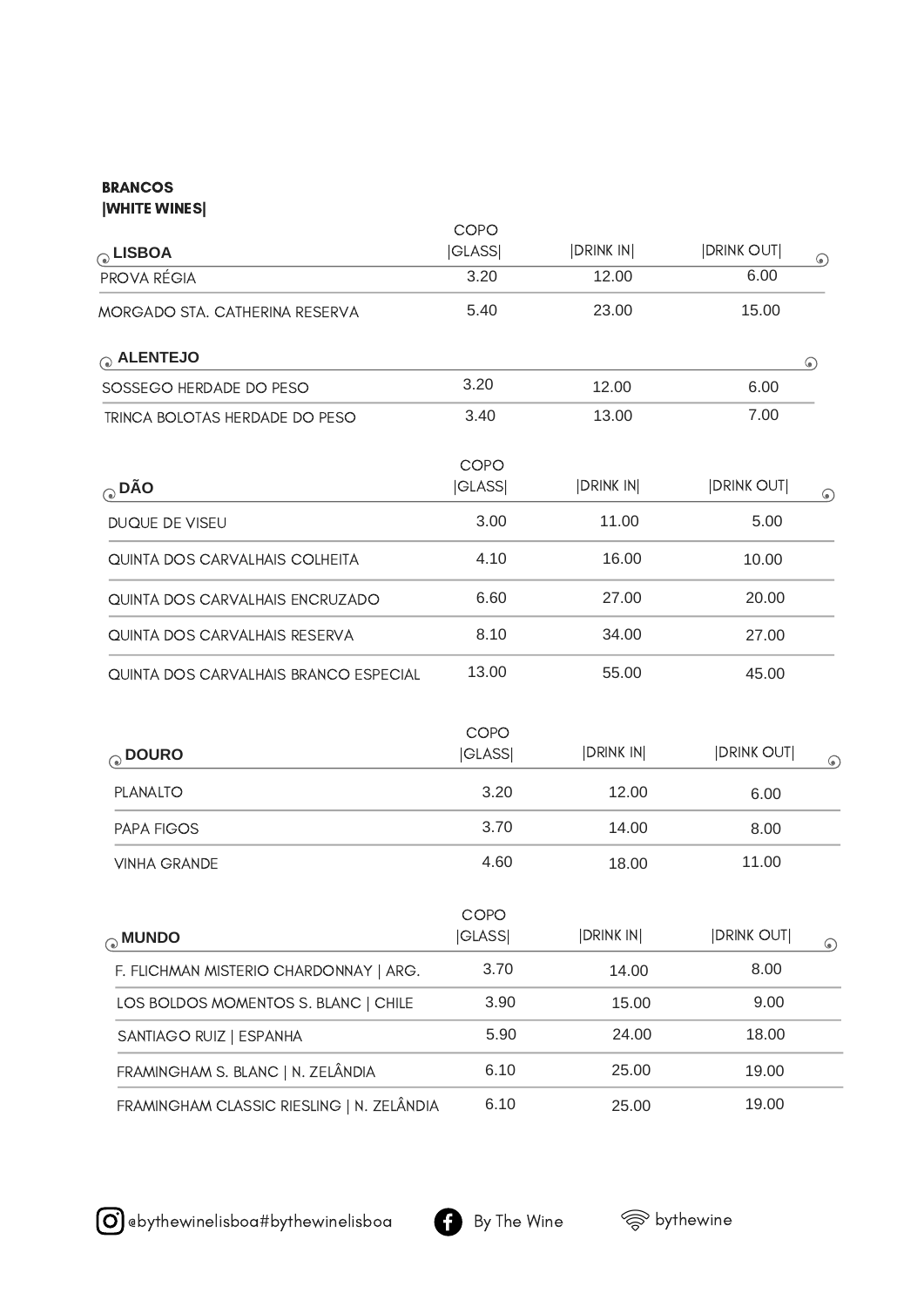TINTOS

| <b>RED WINES</b>                           | <b>COPO</b>          |                 |                    |         |
|--------------------------------------------|----------------------|-----------------|--------------------|---------|
| <b>ALENTEJO</b>                            | <b>GLASS</b>         | <b>DRINK IN</b> | <b>IDRINK OUT </b> | $\odot$ |
| SOSSEGO HERDADE DO PESO                    | 3.20                 | 12.00           | 6.00               |         |
| TRINCA BOLOTAS HERDADE DO PESO             | 3.40                 | 13.00           | 7.00               |         |
| HERDADE DO PESO COLHEITA                   | 3.80                 | 15.00           | 9.00               |         |
| <b>GRANDE TRINCA BOLOTAS HERD. DO PESO</b> | 4.10                 | 16.00           | 10.00              |         |
| HERDADE DO PESO RESERVA                    | 7.00                 | 29.00           | 22.00              |         |
| ESSÊNCIA HERDADE DO PESO                   | 10.00                | 42.00           | 35.00              |         |
| $\odot$ DÃO                                | COPO<br><b>GLASS</b> | <b>DRINK IN</b> | <b>DRINK OUT</b>   | $\odot$ |
| DUQUE DE VISEU                             | 3.00                 | 11.00           | 5.00               |         |
| QUINTA DOS CARVALHAIS MÉLANGE A 3          | 3.40                 | 13.00           | 7.00               |         |
| QUINTA DOS CARVALHAIS COLHEITA             | 4.10                 | 16.00           | 10.00              |         |
| QUINTA DOS CARVALHAIS TOURIGA NACIONAL     | 6.60                 | 27.00           | 20.00              |         |
| QUINTA DOS CARVALHAIS RESERVA              | 11.00                | 45.00           | 35.00              |         |
| O DOURO                                    | COPO<br><b>GLASS</b> | <b>DRINK IN</b> | <b>DRINK OUT</b>   | $\odot$ |
| <b>ESTEVA</b>                              | 3.10                 | 11.50           | 5.50               |         |
| PAPA FIGOS                                 | 3.70                 | 14.00           | 8.00               |         |
| <b>VINHA GRANDE</b>                        | 4.80                 | 19.00           | 12.00              |         |
| <b>CALLABRIGA</b>                          | 6.50                 | 27.00           | 21.00              |         |
| <b>CASTAS ESCONDIDAS</b>                   | 9.00                 | 40.00           | 34.00              |         |
| QUINTA DA LEDA                             | 12.00                | 55.00           | 45.00              |         |
| ANTÓNIA ADELAIDE FERREIRA                  | N/A                  | 90.00           | 80.00              |         |
| <b>LEGADO</b>                              | N/A                  | 270.00          | 250.00             |         |
| <b>BARCA VELHA 2011</b>                    | N/A                  | 700.00          | N/A                |         |
| <b>MUNDO</b>                               | COPO<br><b>GLASS</b> | <b>DRINK IN</b> | <b>DRINK OUT</b>   | $\odot$ |
| F. FLICHMAN MISTERIO MALBEC   ARG.         | 3.70                 | 14.00           | 8.00               |         |
| LOS BOLDOS MOMENTOS CARMENERE   CHILE      | 3.90                 | 15.00           | 9.00               |         |
| LAN CRIANZA   ESPANHA                      | 4.10                 | 16.00           | 10.00              |         |
| LAN D-12 T   ESPANHA                       | 6.10                 | 25.00           | 19.00              |         |

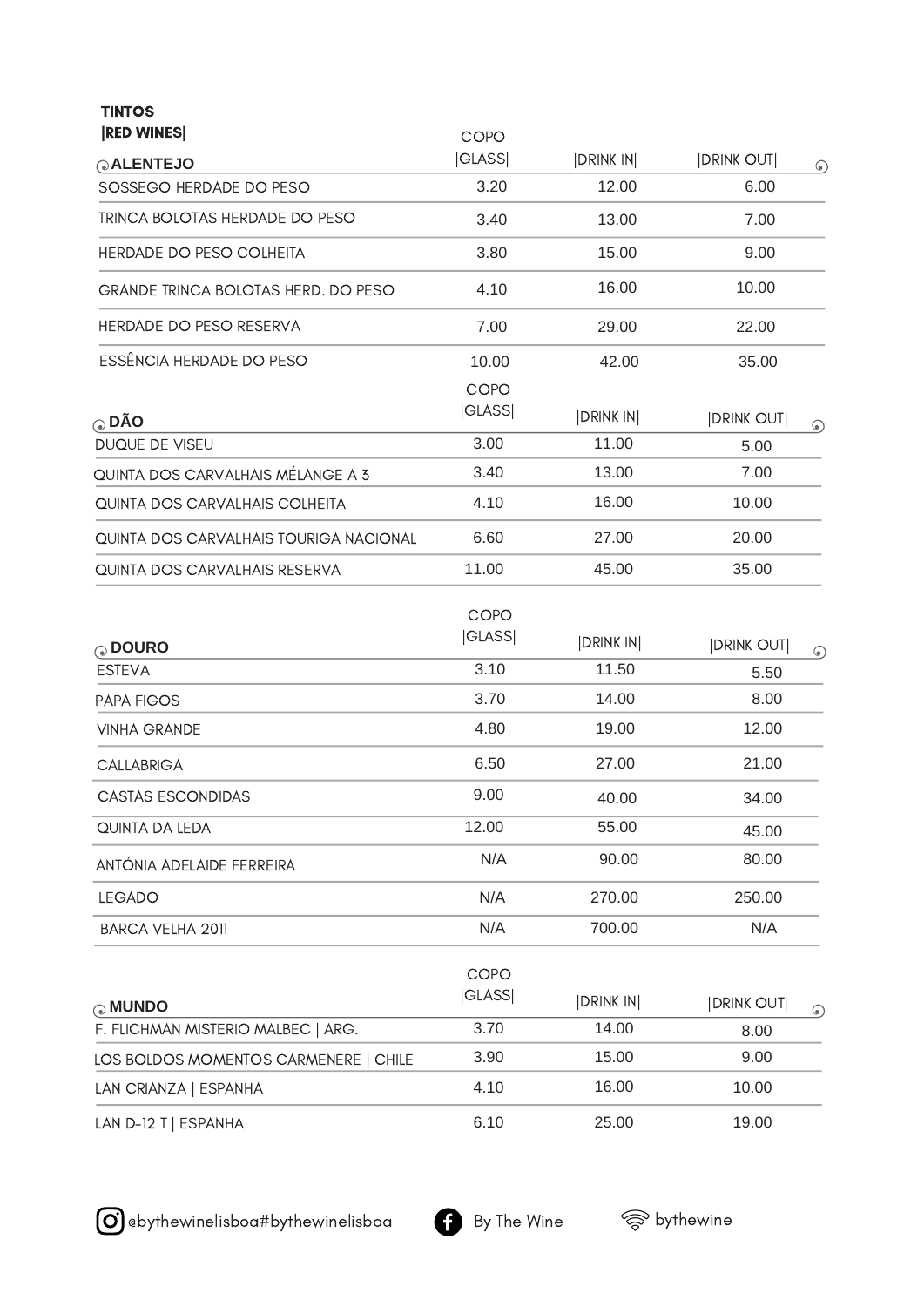|                                                                    | COPO                   |                 |                             |
|--------------------------------------------------------------------|------------------------|-----------------|-----------------------------|
| MAGNUNS   1.5 L                                                    | <b> GLASS </b>         | <b>DRINK IN</b> | <b>DRINK OUT</b><br>$\odot$ |
| TRINCA BOLOTAS HERDADE DO PESO                                     | N/A                    | 27.00           | 19.00                       |
| GRANDE TRINCA BOLOTAS HERD. DO PESO                                | N/A                    | 33.00           | 25.00                       |
| PAPA FIGOS                                                         | N/A                    | 29.00           | 20.00                       |
| <b>VINHA GRANDE</b>                                                | N/A                    | 39.00           | 28.00                       |
| <b>VINHO DO PORTO</b><br><b>PORT WINE</b><br>$\odot$               | COPO<br><b>GLASS</b>   | <b>DRINK IN</b> | <b>DRINK OUT</b><br>$\odot$ |
| SANDEMAN TAWNY RUBY WHITE                                          | 3.50                   | 15.50           | 9.50                        |
| SANDEMAN FOUNDERS RESERVE                                          | 4.00                   | 17.00           | 11.00                       |
| SANDEMAN LBV   LATE BOTTLED VINTAGE                                | 5.00                   | 28.00           | 22.00                       |
| SNADEMAN 10 ANOS   10 YEARS                                        | 5.00                   | 21.00           | 15.00                       |
| SANDEMAN 20 ANOS   20 YEARS                                        | 7.00                   | 35.00           | 29.00                       |
| SANDEMAN 30 ANOS   30 YEARS                                        | 12.00                  | 65.00           | 59.00                       |
| SANDEMAN 40 ANOS   40 YEARS                                        | 17.50                  | 100.00          | 90.00                       |
| SANDEMAN VINTAGE QTA. DO SEIXO 2013                                | N/A                    | 56.00           | 50.00                       |
| SANDEMAN VINTAGE 2018                                              | N/A                    | 95.00           | 87.00                       |
| FERREIRA D. ANTÓNIA TAWNY RESERVA                                  | 4.50                   | 20.00           | 14.00                       |
| FERREIRA BRANCO 10 ANOS                                            | 9.00                   | 31.00           | 25.00                       |
| <b>MOSCATEL DE SETÚBAL</b><br><b>[FORTIFIED MUSCAT]</b><br>$\odot$ | COPO<br><b> GLASS </b> | DRINK IN        | <b>DRINK OUT</b><br>$\odot$ |
| ALAMBRE                                                            | 3.10                   | 13.50           | 9.00                        |
| ALAMBRE 20 ANOS   20 YEARS                                         | 8.50                   | 38.50           | 33.00                       |
| <b>AGUARDENTE</b><br><b>BRANDY</b><br>(•)                          | COPO<br><b>GLASS</b>   | <b>DRINK IN</b> | <b>DRINK OUT</b><br>$\odot$ |
| CONSTANTINO                                                        | 3.50                   | 21.00           | 15.00                       |
| CHANCELA AGUARDENTE VELHA                                          | 5.00                   | 27.00           | 21.00                       |